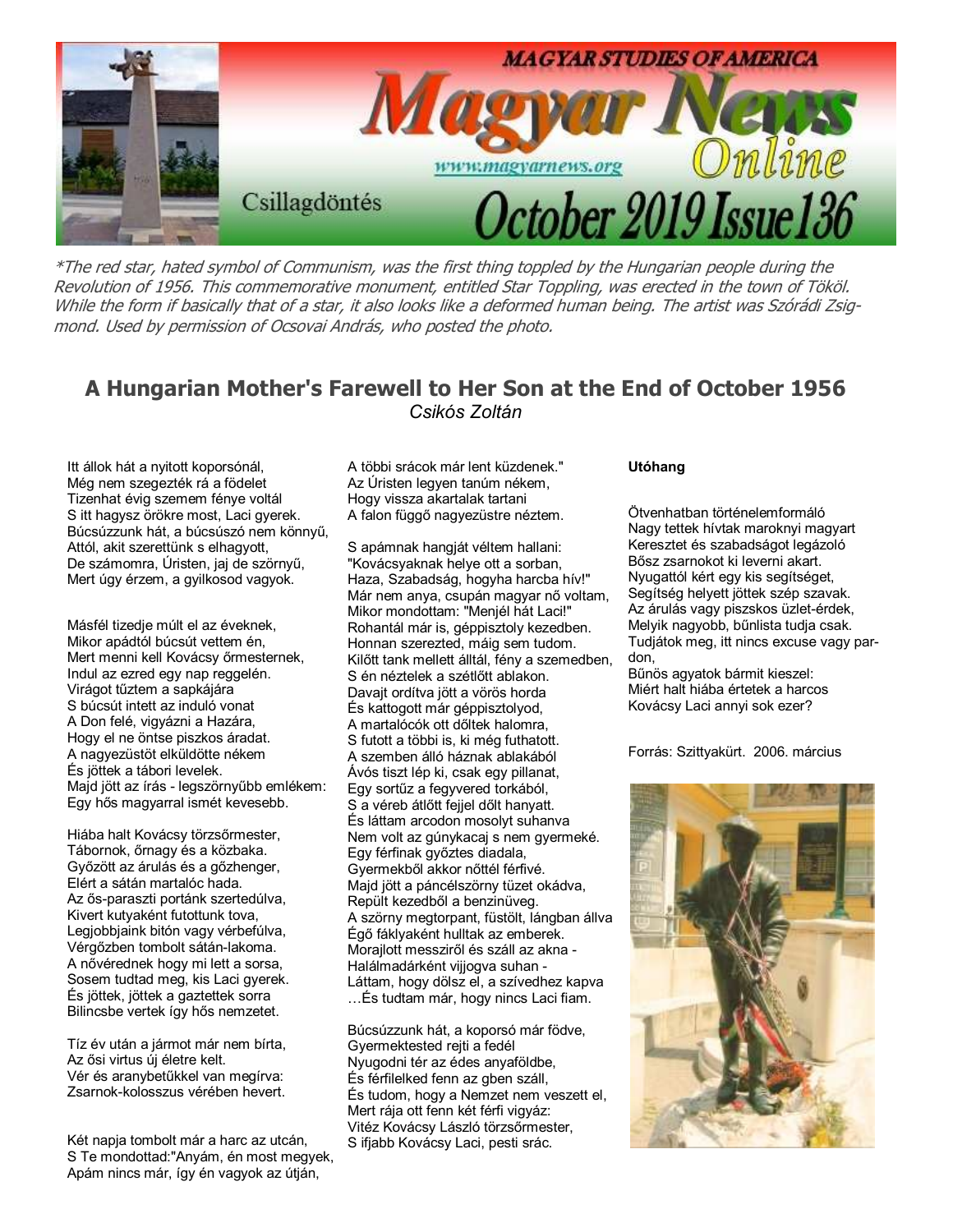## The Legacy of the 1956 Hungarian Revolution

Géza Jeszenszky

Entitled "From the Warsaw Pact to NATO: The Legacy of the 1956 Hungarian Revolution", the then Hungarian Ambassador to the United States wrote this piece in October of 1999, ten years after the ouster of the Communist regime.

The Hungarian Revolution of 1956 ended on October 30 with full victory: the old Communist system crumbled and was gone, the Soviet troops withdrew from Budapest and started to leave the country, multi-party democracy was restored and Prime Minister Imre Nagy formed a coalition based on the parties of the 1945-47 Parliament. Two days later that government decided to leave the Warsaw Pact, the political and military instrument of Soviet domination in Central and Eastern Europe, and, in a desperate attempt to forestall a new Soviet intervention, proclaimed the neutrality of Hungary.

The Soviet Red Army attacked Hungary on November 4, 1956, and crushed the legitimate government. Thousands of Hungarians were killed during the fighting, or in judicial murders carried out by the puppet government of János Kádár. For more than thirty years the Kádár regime tried to break the backbone of the nation, ruled by repression and mismanaged the economy. Facing total bankruptcy, in the summer of 1989 the Communist government surrendered and agreed to start round-table discussions with the opposition parties. The agreement on the peaceful transformation of the system was signed at the end of September.

(O)n October 23, 1989, a democratic republic was proclaimed from the balcony of the Parliament, where thirtythree years earlier a revolutionary crowd demanded independence and the withdrawal of Soviet troops from Hungary. With free elections held five months later, the process was completed; Hungary became a westerntype parliamentary democracy. The bloodless revolution of 1989 in Poland and Hungary, unopposed by



Korvin Köz

the Gorbachev leadership in the Soviet Union, the breakthrough of the Iron Curtain by 800 East Germans on the Austrian-Hungarian border and the subsequent opening of the border by Hungary in September led to the collapse of the East German regime and the fall of the Berlin Wall. That in turn inspired the "Velvet Revolution" in Czechoslovakia, followed by the uprising in Romania at Christmas, and the surrender of the Communist leadership in Bulgaria and Albania. By the end of 1991, the Warsaw Pact and the Soviet Union itself was dissolved and all the captive nations of the Soviet Empire became free.

We, Hungarians have every reason to be proud of the historic role we played in 1956 and 1989. We should not allow it to be forgotten or overshadowed. In the last ten years we showed that with independence restored and with a democratic constitution, Hungary became a stable, increasingly prosperous country, a good

partner for other countries, while helping three million fellow-Hungarians in the neighboring states; a member of NATO and a reliable ally of the United States, while moving rapidly towards meeting all the conditions for membership in the European Union. The centuries characterized by ill-fate and misjudgments are over, the Hungarian state enters the second millennium with bright perspectives; with perseverance Hungarians have a good chance to realize their age-old aspirations.

Géza Jeszenszky served as the Minister of Foreign Affairs after the first post-Communist parliamentary elections. He was Hungarian Ambassador Extraordinary and Plenipotentiary to the United States from 1998 to 2002, and Ambassador to Norway and Iceland from 2011 to 2014.

> Magyar News Online 242 Kings Hwy Cut-off Fairfield, CT 06824 www.magyarnews.org

Editor: Erika Papp Faber Founder, Editor and Publisher Emeritus: Joseph F. Balogh

Editorial Board: Olga Vallay Szokolay, Éva Wajda, Charles Bálintitt, Eliz Kakas, Judith Paolini, Paul Soos, Joseph Ull, Estevao Arato

Webmaster: Karolina Szabo Assistant Webmaster: Zsuzsa Lengyel Treasurer : Zita Balogh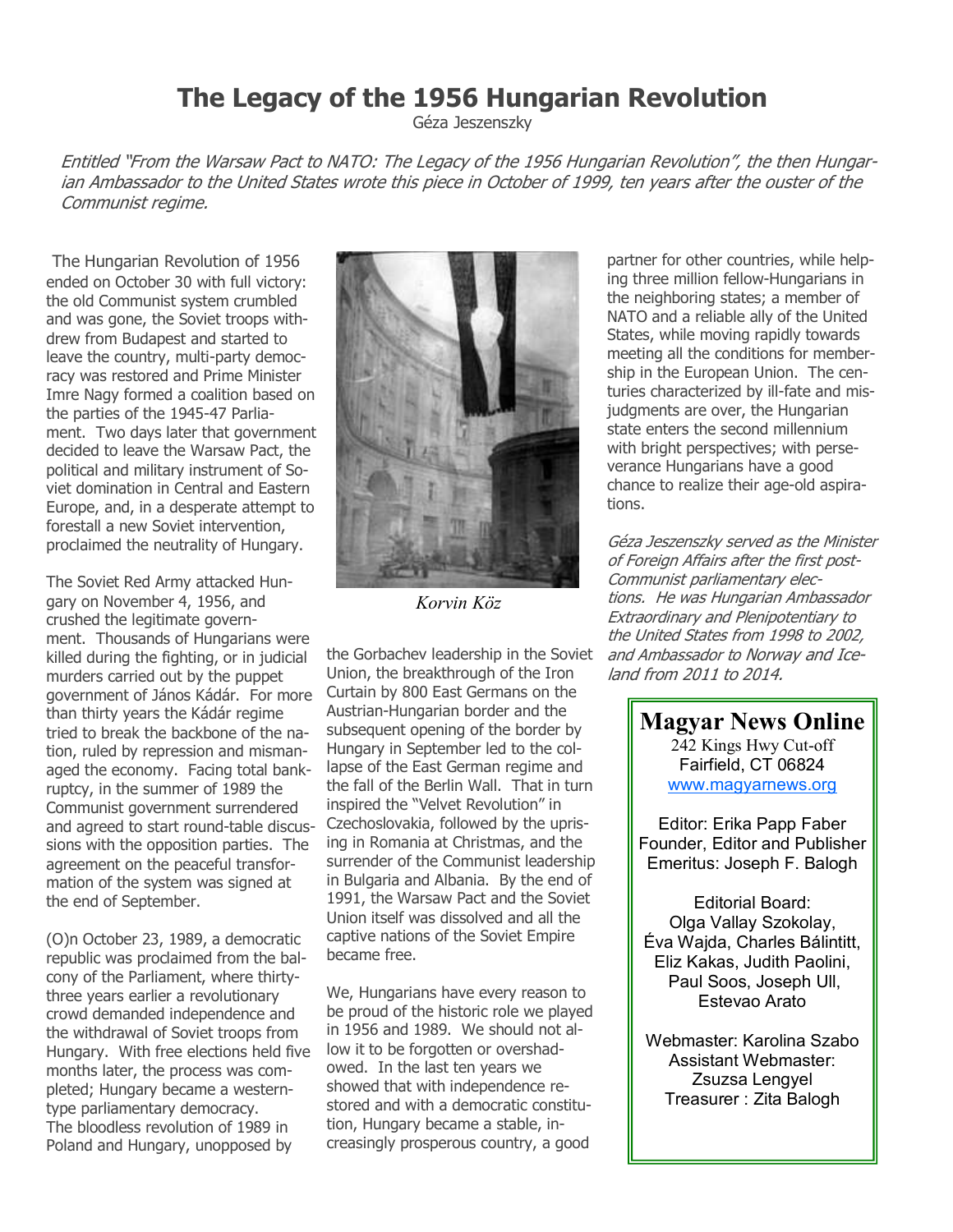# October 23rd

Erika Papp Faber

Some thoughts on the anniversary of the outbreak of the 1956 Hungarian Revolution. Hail to the defeated!

Like a rainbow, the name of John Capistrano arches over Hungarian history – a symbol of hope and freedom. This Italian Franciscan, whose California Mission welcomes back swallows in the spring, brought the welcome spring of liberation to Hungary twice in 500 years. In 1456, joining the forces of Hunyadi János, he helped, with religious fervor and leadership, to beat back the overwhelming forces of Turkish invasion and preserve the country's liberty. In 1956, Capistrano once again stepped into the breach, this time only in spirit, as the Hungarian Revolution for freedom broke out on the precise 500th anniversary of his death.

This too was a struggle of David vs. Goliath, of desperate people with primitive weapons fighting for their homeland, fighting back a wellequipped, superior military juggernaut. In contrast to the very active role played by John Capistrano in 1456, the rapid-fire speed of events in 1956 restricted Cardinal



Statue of John Capistrano in the Castle District of Buda



Cardinal Mindszenty blessed this plaque at San Juan Capistrano Mission, CA during his visit to the US in 1974

Mindszenty József, head of the Catholic Church in Hungary and released from Communist prison by Freedom Fighters, to a muted spiritual leadership within the confines of The ceremony will be conducted by the American embassy where he had taken refuge.

Unlike 1456, the freedom achieved in 1956 was short-lived, yet its spiritual victory is emblazoned across the sky like a rainbow for all to see.

Gloria Victis!

#### The Martyrs of Arad - Marking the 170th Anniversary EPF

On October 6th, a plaque honoring the 13 Martyrs of Arad will be unveiled and blessed at Nagysándor János utca in Pest, marking the 170th anniversary of their execution by the Austrians.

On October 6th, a plaque honoring the 13 Martyrs of Arad will be unveiled and blessed at Nagysándor János utca in Pest, marking the 170th anniversary of their execution by the Austrians. The memorial plaque is the work of Matl Péter,

sculptor from Munkács, perhaps best known for his monument to the Conquest at Verecke Pass.

Mons. Fodor József of Nagyvárad, representing Bishop Böcskei László. Following the blessing of the plaque, the Mayor of the 20th District will lay a wreath, as will the President of the local Armenian community to honor the two generals of Armenian descent who were among the 13. Bene Ferenc will play the tárogató (a Hungarian double-reed instrument). Then a Mass will be celebrated at nearby Szt. Erzsébet Church, with several commemorative inserts.



Nagysándor János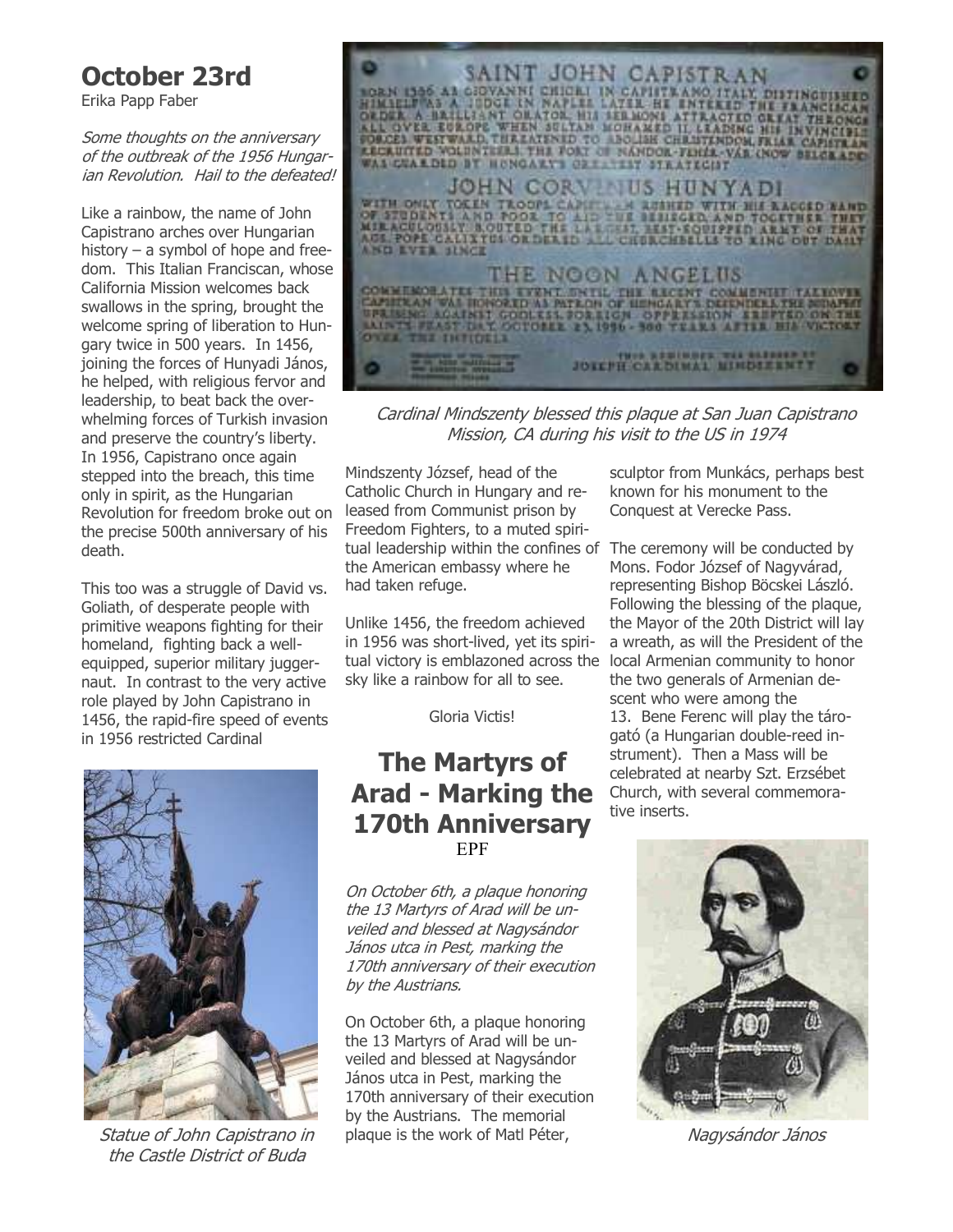Credit for the initiative belongs to Horváth Zoltán György, owner of the publishing house Romanika Kiadó. His son Árpád recently wrote a prizewinning thesis about the various memorials to the "Arad 13" in the Pesterzsébet section of Budapest.

Nagysándor János, a honvéd general during the Revolution and Freedom Fight of 1848-49, was one of the 13. He was born in Nagyvárad, reason for the Celebrant coming from that city for the occasion.

The other generals commmemorated on October 6th are Aulich Lajos, Damjanich János (about whom there is a separate article, written by a descendant, in this issue), Dessewffy Arisztid, Kiss Ernő, Knezić Károly, Lahner György, Lázár Vilmos, Leiningen-Westerburg Károly, Poeltenberg Ernő, Schweidel József, Török Ignác and Vécsey Károly.

#### Zsuzsa Lengyel Recognized for Nurturing Heritage EPF

At the seventh gathering of AMIT (Amerikai Magyar Iskolák Találkozója – American Hungarian School Meeting) in New York, the Hungarian Consul General István Pásztor presented our Associate Webmaster Zsuzsa Palócz Lengyel with a Certificate of Honor in recognition of her "dedication and commitment" to "preserving and nurturing the values of Hungarian cultural heritage in the United States of America".

On September 13<sup>th</sup>-14<sup>th</sup>, the Hungarian General Consulate on 52<sup>nd</sup> Street, New York was the scene of the seventh meeting of educators involved in American Hungarian schools across North America. For the first time, representatives from Canada also took part in the two-day affair which drew participants from Los Angeles, Minneapolis, Dallas, Orlando, Durham (NC), Boston, as well as Vancouver and Ottawa.



Memorial of the 13 Martyrs of Arad at Salgótarján, by ifj. Szabó István. Posted by András on kozterkep.hu and used by permission.

The Saturday program began with the awarding of Certificates of Honor to three individuals outstanding in their dedication to the furthering of Hungarian culture and the education of children in weekend classes. Our Associate Webmaster, Palócz Lengyel Zsuzsa had taught in the Fairfield (CT) Hungarian School before becoming, in 2003, Director of Magyar Studies of America which operates the School. Under her leadership, the School has expanded from offering Hungarian language classes only to adults, to teaching children as well in two venues: at Fairfield and Danbury.

Furthermore, Zsuzsa has been involved in the Danbury Hungarian Club since its inception in the 1970s, and with a small core group worked very hard and persistently to achieve the Club's goal of building a condo complex. Their perseverance paid off: the 13 condos of Pannonia Village were completed in 2000.

As President of Magyar Studies of America, Zsuzsa presided over the dedication of the 1956 memorial plaque by Fairfield Town Hall in 2003, and organizes the annual October 23rd commemoration there.

The Angel of Freedom statue in Kaposvár – the first in Hungary to com-

memorate the Revolution of 1956 – and realized through donations by Hungarians in the diaspora, had been the dream of Gyula Egervári, founder of Magyar Studies. He then entrusted the administrative details of the project to Zsuzsa Lengyel. That statue was unveiled for the 50th anniversary in 2006.



Consul General István Pásztor and Zsuzsa Lengyel, Associate Webmaster of MNO

Referring to Zsuzsa's achievements, the Certificate pointed out that "Your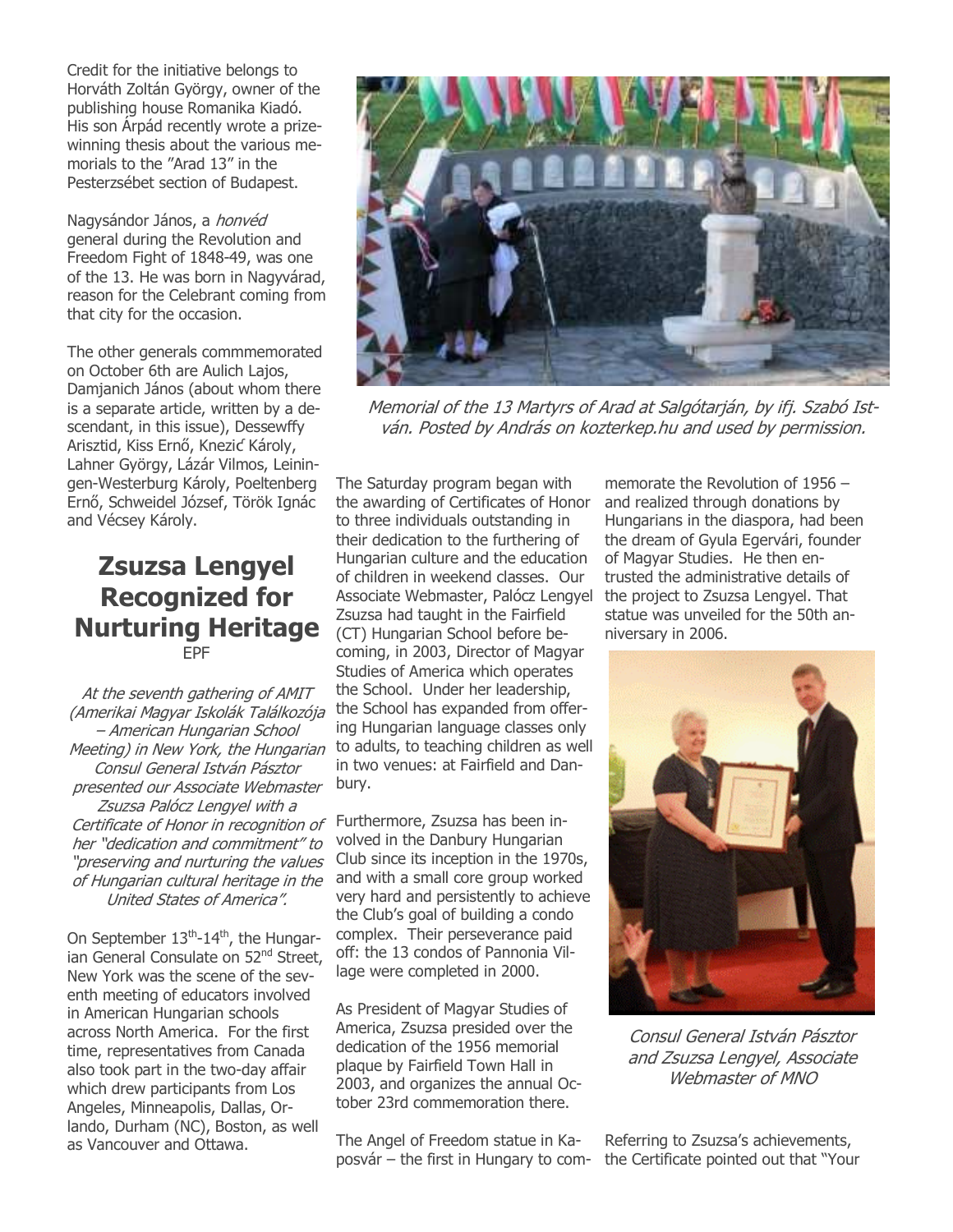tireless efforts have been a source of inspiration to those around you, and we hope you will continue to serve as a valuable supporter of the American Hungarian community." It was signed by the Consul General István Pásztor.

Proud that we have such an illustrious member on the Magyar News Online staff, we offer our congratulations to Zsuzsa on her well-deserved recognition!





Paloca Lengyel Zouesa

IN GRATEFUL RECOGNITION OF YOUR DEDICATION AND COMMITMENT TOWARDS PRESERVING AND NURTURING THE VALUES OF HUNGARIAN CULTURAL HERITAGE IN THE UNITED STATES OF AMERICA. WE HEREBY PRESENT YOU WITH THIS **CERTIFICATE OF HONOR.** 

YOUR TIRELESS EFFORTS HAVE BEEN A SOURCE OF INSPIRATION OF THOSE AROUND YOU, AND WE HOPE YOU WILL CONTINUE TO SERVE AS A VALUABLE SUPPORTER OF THE AMERICAN HUNGARIAN COMMUNITY.

Top:Panel showcasing the work of Magyar Studies of America schools in CT; Marshall Tamás, AMIT Director of Teaching and Learning- B. Nagy Péter, Consul, Counselor of National Cohesion - Tóthné Koller Katalin, from San Francisco- Lengyel Zsuzsa, President of Magyar Studies of America- Kerekes Judit, Founder and Co-President of AMIT- Consul General Pásztor István- Petreczky Katalin, AMIT Co-President; Bottom Left: participants of the conference; Bottom Right: text of Zsuzsa`s citation

## Borsos tokány (Peppered stew)

As the weather turns cooler, this substantial dish will become a favorite.

1 3/4 lbs beef flank 1 large onion, finely chopped 2 ½ Tbs oil Salt and pepper 1 clove garlic, crushed ¼ cup dry white wine (optional) Tomato paste

Cut the beef into strips of ¼ inch thickness, and 2 inches long.

Sauté the onion in the oil until golden. Add the meat and brown on all sides. Season with salt and pepper. Add the garlic and the wine, then cover with a lid and simmer over low heat. Pour in a little water if necessary.

Add the tomato paste when the meat is half cooked. Add a little more water if required, and continue cooking until the meat is done. Let the liquid reduce as much as possible.

This dish has a smooth, brown sauce. It goes well with boiled or mashed potatoes, rice, or polenta.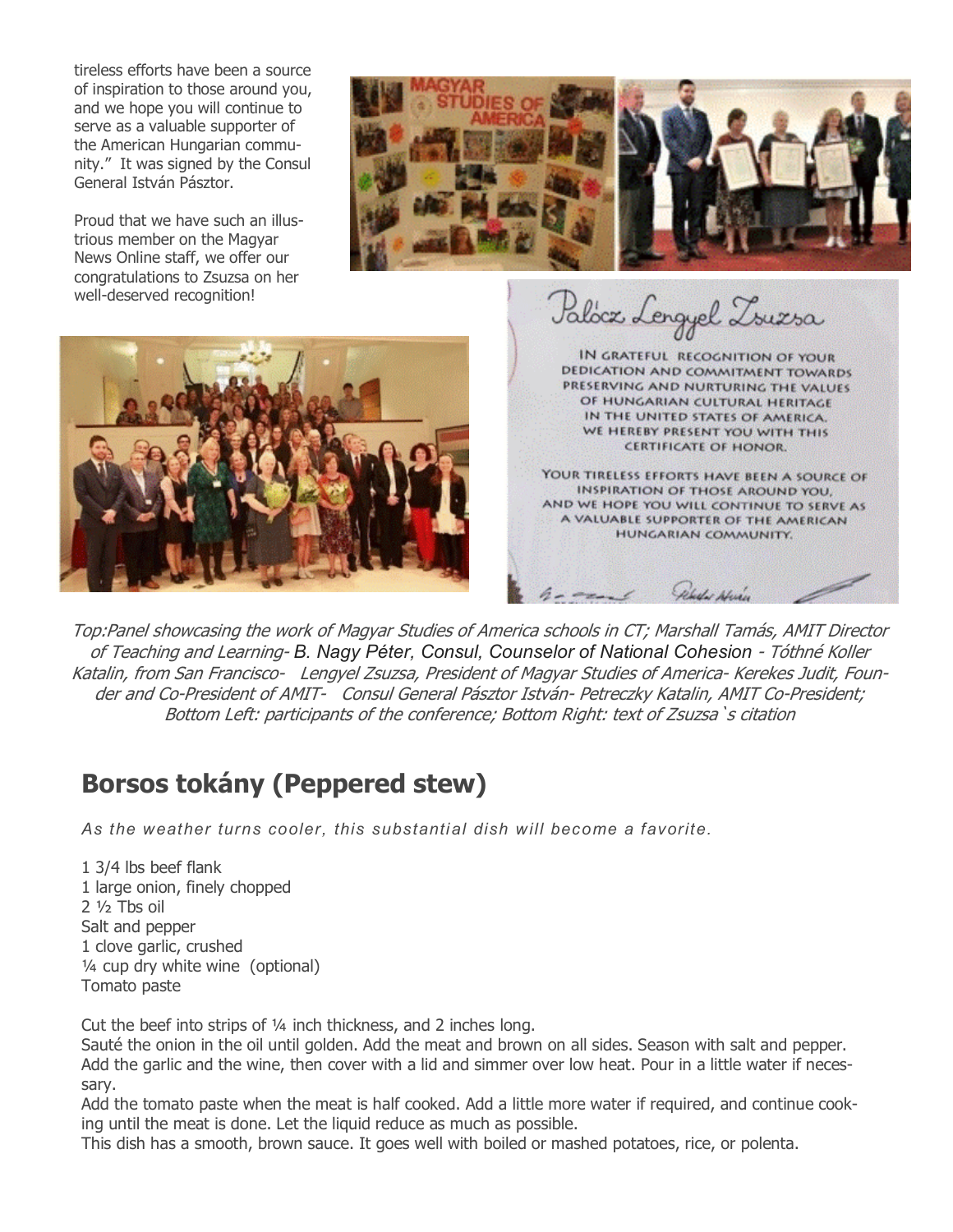#### A Musical Dynasty and a Hungarian Mozart?

Olga Vállay Szokolay

Is musical talent inheritable? Is it nature or nurture? Maybe both? Find out from the saga of this musical dynasty.

On September 16, 2019, 23-yearold pianist Szokolay Ádám Zsolt won the Bartók World Competition.

His family name is far from unknown in the music world. Looking back several generations, almost everyone in his family has been a musician.

Grandpa orosházi Szokolay Sándor was a world-renowned composer. He was born in 1931 at Kunágota, Békés County in Hungary. His grandfather and father were amateur musicians who played several instruments and founded a choir.

At his local music school where he graduated in 1950, Sándor became acquainted with the world of Bartók and Kodály, rooted in folk music. Those influences defined his whole life's creative attitude. There he even met Kodály in person whose mentality powerfully fostered his musical thinking and credo.

He continued his education at the Liszt Ferenc Academy of Music in Budapest. As a student, he taught at the Academy and won awards in Sopron, in Western Hungary. It composition in 1955, 1957 and 1959. His work "Allegro de Concerto" won a prize in Warsaw's Wienawski Competition. After obtaining his degree from the Academy in 1957, he started working at the Hungarian Radio, then the Hungarian Television. From 1959 to his retirement, he was Professor



Szokolay Ádám Zsolt

of Composition at the Academy. Szokolay Sándor was active on the boards of a multitude of musical associations, receiving their awards over the years. In 1966, he was the recipient of the prestigious Kossuth Prize for his opera " Vér-nász" (Blood Wedding) which earned him world recognition. It was performed in 15 languages. He composed six more works in the same genre.

Sándor composed nearly 500 pieces: seven operas, five ballets, four fairy-tale operas, seven oratorios, three symphonies, eight concertos, 14 orchestral works, 200 choral works, two string quartets, 40 solo works and 120 chamber music works.

In search of peaceful creativity, in 1994 he moved from Budapest to was there, at age 82, on December 8, 2013 that his very active life ended. His achievements had earned him innumerable awards and he received the keys of Orosháza, Sopron, Solymár and his birthplace Kunágota.

Sándor and my husband, ér-

sekujvári Szokolav Dénes were from different branches of the same family. Because we left Hungary in 1956, we never had the opportunity to meet Sándor. It was several decades later, after Dénes passed away that I became connected with Sándor's sons, three of whom are  $-$  you guessed it! - professional musicians.

It was one of these sons, Gergely, a professional pianist in Toronto, who somehow contacted me about an upcoming New York concert by his brother *Balázs* at Carnegie Hall, around 2006. I had great interest in attending the event but was struggling with a stubborn cold at the time. How can you attend a piano concert with bouts of insuppressible coughing? Thus, I never met those distant relatives.

Balázs just about covered the globe with his concerts in more than 30 countries and, in keeping with the Szokolay Family's tradition, garnered a multitude of awards and prizes. He has been a piano professor at the Liszt Ferenc Acedemy of Music in Budapest since 1987 and was guest professor in South Korea, in Montclair, New Jersey and in Graz, Austria.

Their parents wanted *Ádám* to become a violinist but he was not interested. Initially, he too started the piano, until one day on television he saw and heard the FLUTE whose sound intrigued him. He started playing the instrument and, after attaining his degree at the Academy of Music, he played in orchestras and began teaching. He is the proud father of our young Hungarian Mozart, Szokolay Ádám Zsolt.

Ádám Zsolt was born on April 18, 1996, in Budapest. His choice of profession was never in doubt. At home, hearing his mother's piano lessons, he fell in love with the piano.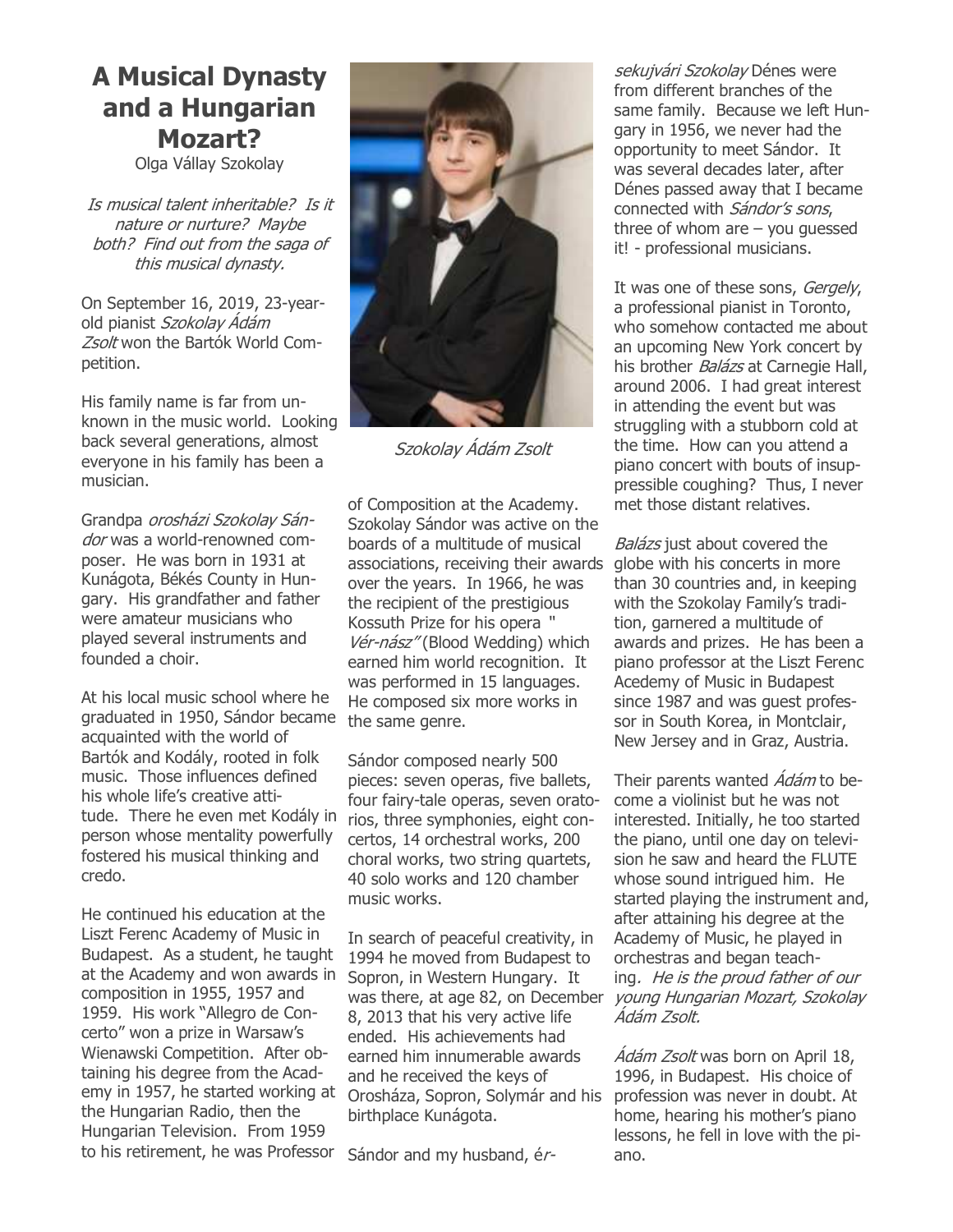

Szokolay Sándor, Szokolay Balázs, Szokolay Gergely

Not unlike Mozart, he started playing the PIANO at age four, guided by his mother, Pásztor Edina. A year later he was the winner of four Hungarian nationwide piano competitions. The minimum age for admission to the music school was seven years, thus an exception had to be made to admit him at age six. He finished the first two grades in one year and, once there, he even entered and won two competitions …

The family moved from Eger to Budapest, where Ádám Zsolt was home-schooled. He continued his sic School, under Aszalós Tünde's instruction. At age eight, he applied to the Liszt Ferenc Academy of Music, where he started at age nine in the class of unusually talented kids. As the youngest in the institution's history, he was running up and down, releasing his youthful energy on the corridors of the historic building.

In 2009, at age 13, the young gentleman gave his first solo concert at the Budapest Spring Festival, followed by domestic and international performances. He kept winning piano competitions, including the *München Klavierpodium in 2012,* incredible dynasty of talented musiwhere he received seven prizes!

He invested the stipends of his

awards into learning foreign languages. Thus, from 2015 he studied at New York Bard College under Peter Serkin. There he fellow students in 2017. Since 2018, he has been attending the Weimar Franz Liszt Music Academy, studying under Grigory Gruzman. His uncle, pianist Szokolay Balázs is teaching at that institution.

piano studies at the Tóth Aladár Mu-a seemingly endless "who's who" in Ádám Zsolt practices four-five hours daily and enjoys it. He is a good competitor, likes challenges and is inspired by audiences. The list of his instructors and mentors includes the groves of music. His composing days, if any, are still in the future. Besides Bartók, he plays works by Liszt, Debussy, Haydn, Dohnányi. With his Bard College orchestra he even played Gershwin.

> Once in a while, the family gets together to play music. At Sukoró, a village near Velencei tó, Hungary, the acoustics and ambience of the local church are excellent. The Szokolay Clan, including Balázs and sons Patrik and Dominik, enjoy the rare occasions to play there.

If I seem to be an intruder in this cians, perhaps I will be excused for joining, by tooting the family HORN

…

organized his own orchestra with his *ber of the Editorial Board of Magyar* Olga Vállay Szokolay is an architect and Professor Emerita of Norwalk Community College, CT after three decades of teaching. She is a mem-News Online.

#### Damjanich János

Ilona Jeszenszky Etlényi

Damjanich János was one of the heroes of the 1848 Hungarian uprising against Habsburg rule. On October 6th, 1849 he paid for his bravery by giving his life for the cause, along with 12 other Hungarian officers.

Damjanich János married Emilia Csernovics, my great-aunt, in 1847. Following the death of her husband, she devoted her life to charitable work and lived in Budapest\*. After the death of her sisterin-law in 1872, her brother asked that she help him with his two orphaned daughters. Thus, 18-yearold Roxanne and 8-year-old Lara went to live with their aunt in Budapest. Lara Csernovics was my grandmother and she lived with her aunt until her own marriage in 1895.

The following reminiscences of Damjanich János' life were related by Emilia and recorded in beautiful longhand in a notebook by my grandmother.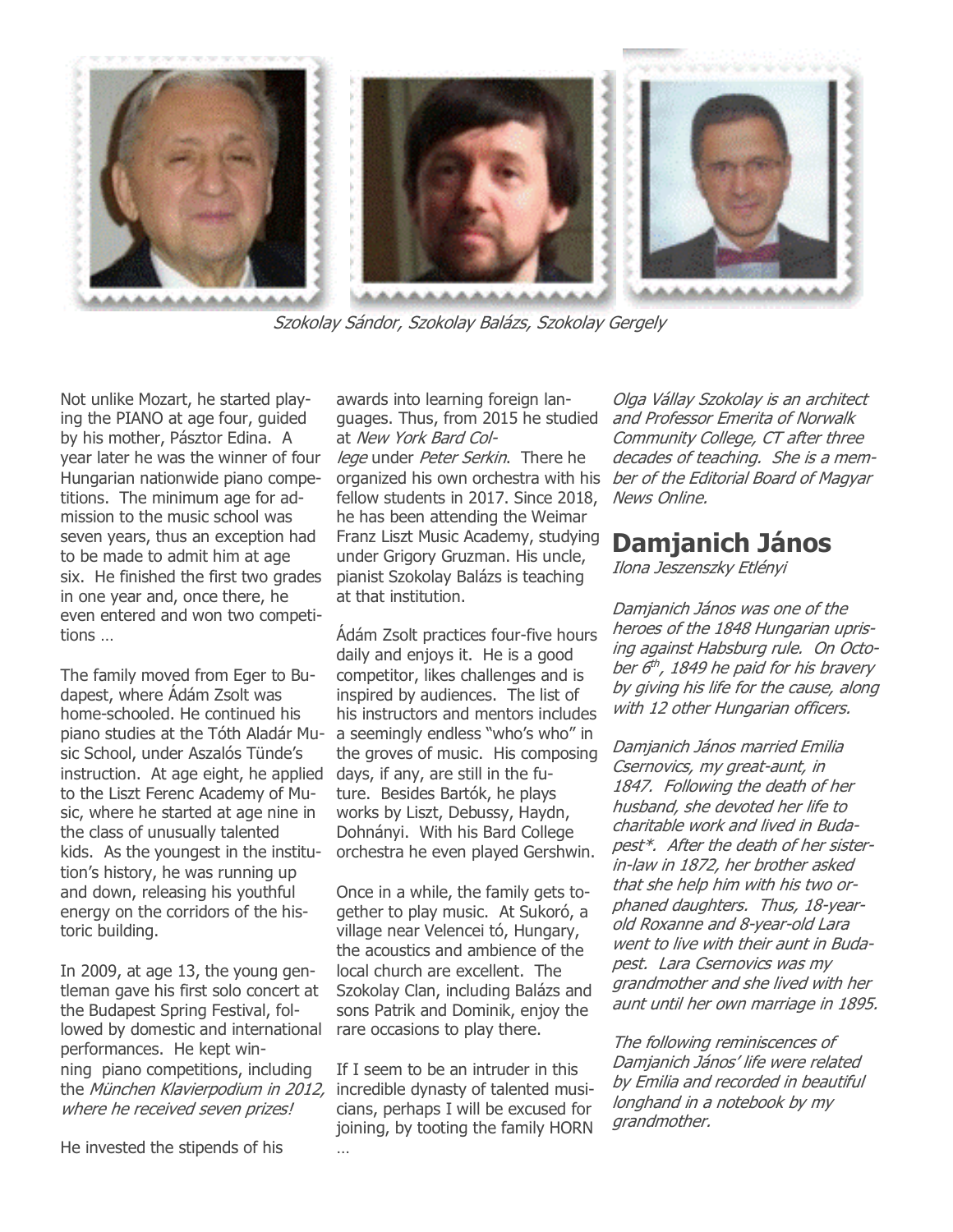Emilia and János met in 1844 at a cousin's home and soon fell in love. Her mother opposed the marriage because he was 16 years older, was known to live a carefree life wherever he was posted, and his escapades were famous. He assured his future mother-in-law that he was a changed man and that he would soon be promoted to be Commander of the Fort of Arad.

As a young boy, Damjanich was very independent. He left home at the age of 16 to join a troop of soldiers on their way to Italy. The commanding officer took the young boy under his wing, and following years at a military academy, Damjanich became an officer in the Austro-Hungarian army.

At the time of their courtship, Dam-ended this peaceful scene. In the janich was posted to Italy, and Emilia's mother also objected to having her join him there. Damjanich soon succeeded in being assigned to Temesvár in the Bánát region of Hungary and they were married in August 1847. His wedding present to her was a silver and green crystal traveling toiletry set from Vienna. (This set was given to my mother at her wedding and is now in the Damjanich Museum in Szolnok.)

Damjanich took his wife home to Temesvár by coach. There they began their happy life together. They enjoyed entertaining relatives and friends. General Julius von Haynau, his commanding officer, was a frequent guest.

Even though Damjanich was born of Serbian parents, he was an ardent Magyar. Before their marriage, he asked his wife that they should speak only Hungarian and Emilia gladly complied. (At that time, German was the language of society; Hungarian was spoken by the country folk.)

After eight months an incident



Damjanich János

spring of 1848, as the Hungarian uprising against Austria was on the rise, General Haynau, using abusive language, declared that the Hungarians were traitors to the Empire, that they were acting dishonorably. When Damjanich heard this, he declared that he was Hungarian and requested an official apology from his commanding officer. Instead of an apology, he received orders for immediate transfer to his previous post in Verona, Italy. Emilia was heartbroken since she was unable to accompany him. Damjanich assured his wife that this separation would not last and that he would return soon.

He returned shortly indeed, not by order of Haynau, but by orders of the Hungarian Secretary of War. Damjanich was promoted to the rank of Major and was to lead Hungarian forces against the Austrians. He would not allow his wife to the Russians. However, the Rusjoin him close to the front but arranged for her to stay with friends near Szolnok. Among his many victories, the battle of Szolnok was a decisive victory for the Hungarian army and made him a legend among the troops.

An unfortunate accident prevented him from further active duty. As he attempted to rein in a pair of run-away horses, he was thrown off the wagon and broke his ankle in several places. He was taken to Buda to the best doctors, but recovery was slow and painful. Emilia joined him there. They rented an apartment and many friends visited them, including general Görgey, the leader of the Hungarian Revolutionary forces. Since his injuries were slow in healing, it was apparent that he would not be able to return to active duty soon. He was promoted to the rank of General and named Commander of the Fortress of Arad, headquarters of the Revolutionary forces.

Damjanich and his wife traveled by ship (a grain barge) down the Danube, Tisza and Maros Rivers to Arad. It was a long and painful journey and he suffered from the heat and infections. For a while it seemed that the Revolution could be won, but in 1849 Russia came to the aid of Austria to defeat the "rebels". Kossuth Lajos, the leader of the Revolution, was ready to flee and Damjanich lent him his carriage and horses to enable him to do so. (Emilia noted that neither the coachman, nor the coach, nor the horses were ever returned.)

General Görgey advised that they should lay down their arms, and did so at Világos. Damjanich was enraged and thought that freedom could still be won. He was fiercely against surrender. Yet, in the end, to save his men and his beloved Arad, he did surrender, but not to the Austrians. He was transported to Gyula to lay down his arms to sians handed him over to the Austrians. He, along with 12 other officers, was incarcerated at the Fort of Arad.

The prisoners' wives usually had difficulty in getting permission even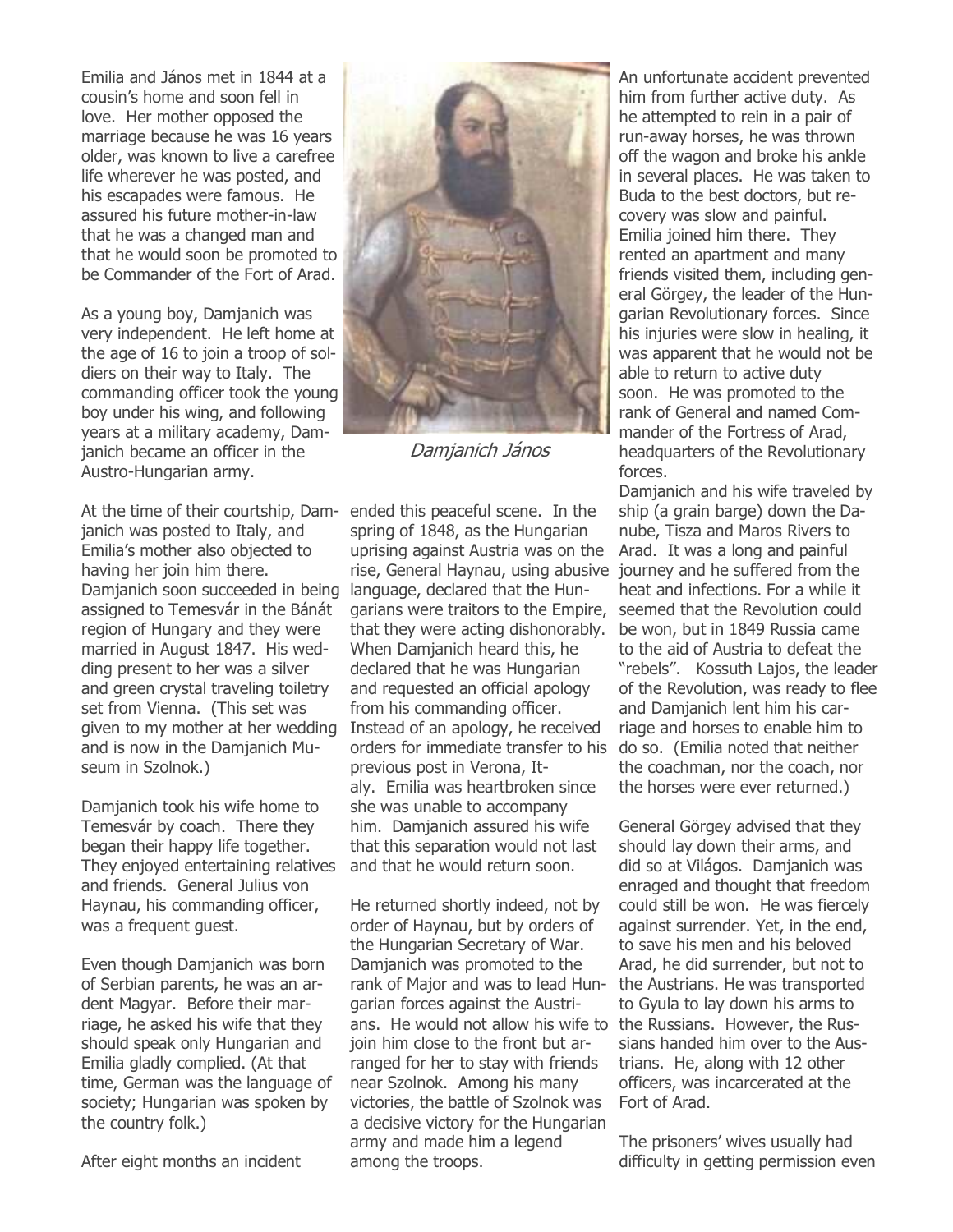

Emilia Damjanich and her biography recorded by her niece Lara

for a short visit. Then suddenly on October  $5<sup>th</sup>$ , 1849, the wives received permission to visit. By then, however, the prisoners were already in cells for the condemned. They themselves had to tell their wives of the verdict. Issued by General Julius von Haynau, the verdict was death, by firing squad or by hanging, the following day, October  $6<sup>th</sup>$ , 1849.

Damjanich consoled his wife, asked her to be strong. He asked her that My grandmother, Lara Csernovics later, when the pain had lessened, she should marry again. "I swear that I never will!" was her answer. She never did and outlived him by 60 years.

Emilia's story falters at this point. She remembered little of the ited her. My father, who was born following days. She did not hear Damjanich's last words: "Long live Hungary! My poor Emilia!"

The day after the execution, Emilia's uncle, Csernovics Péter, bribed the executioner with several gold *korona* to have the bodies of Damjanich and that of György Lahner, another of the Hungarian Generals, smuggled from Arad to his castle at Mácsa during the night. They were buried there in a distant corner of the park, but no

stone marked the place.

Emilia and her widowed mother were now homeless. They lost everything. Some good friends took them into their home where they stayed for the next year. After years of hardship and persecution, their life improved, they were able to secure an apartment in the nearby town of Makó and eventually moved to Budapest.

who became orphaned at age eight, lived with her aunt, Emilia Damjanich from 1872. When she grew older, she assisted her aunt in her various charity activities. After she married my grandfather, Imre Jeszenszky in 1895, she often visin 1898, vividly remembered "Emmy Tante" and told us many of these stories.

\*The unification of Buda and Pest occurred on November 17<sup>th</sup>, 1873. Ilona Jeszenszky Etlényi has been a Stamford, CT resident for the past 60 years. After retiring from General Telephone and Electronics, she has been spending her time traveling and doing ancestry research.

### Did you know ...

...that we have a technological invention that will benefit all who take medicines, as well as a clarification of a historic event, and a true fish story?

... that a new application has been developed by 21-year old Karda Edith which indicates the interaction of over 11,000 medicines? Called Medinfo, the invention also shows their interaction with different foods and drink items, not just alcohol. Edith developed the app as part of her Mathematics and Computer Science state exam at the Babes-Bolyai University of Kolozsvár. So far, Medinfo exists only in English, and does not yet have an online web page.

She had seen the number of medications her grandmother has to take, and her mother, who is a doctor, encouraged her to look into such a project which would be useful not only for the patient, but also for pharmacies.

Edith has received very positive feedback on her invention, and hopes to keep developing it as a start-up. She has spoken with various firms, but so far has not signed any kind of contract.

... that King Louis II did NOT drown in Csele Brook as he fled the battlefield of Mohács in 1526? This is what Hungarian students have been taught (for probably centuries!) And something that made all of them shake their head: NO ONE drowns in a shallow brook! This "fact" also helped to fuel the suspicion that the Austrians were behind the king's demise.

Now researchers have intensely studied the area of the battlefield, consulting ancient maps and other written sources, and us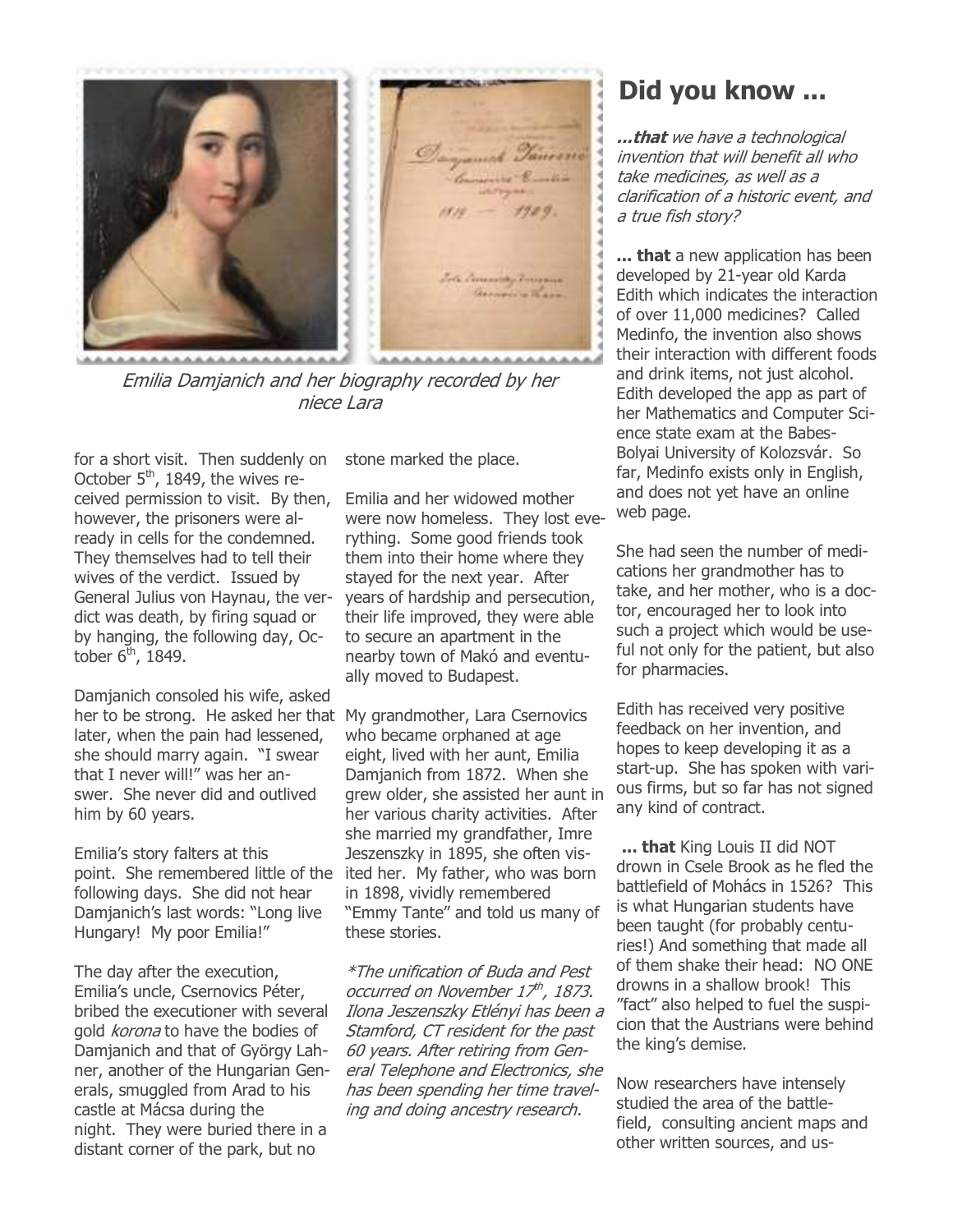ing archeological resources, have determined that 500 years ago there was a 5 km long side arm of the Danube which has since silted up. The ruler had crossed Csele Brook in his flight, and was headed for that sidearm of the Danube, which was about 50 meters wide at that point. He probably met his death at its muddy west bank. The puzzle has finally been solved. It's time to correct the textbooks!

... that a catfish weighing 55 kilos was caught in the Danube near Baja by an angler on September 21st? Csili Péter said the fish was 2 meters long. It took him two attempts to lift it into the boat. After weighing it, Péter gave it a kiss, and returned it into the river.



Csili Péter with the huge harcsa (catfish) which he caught



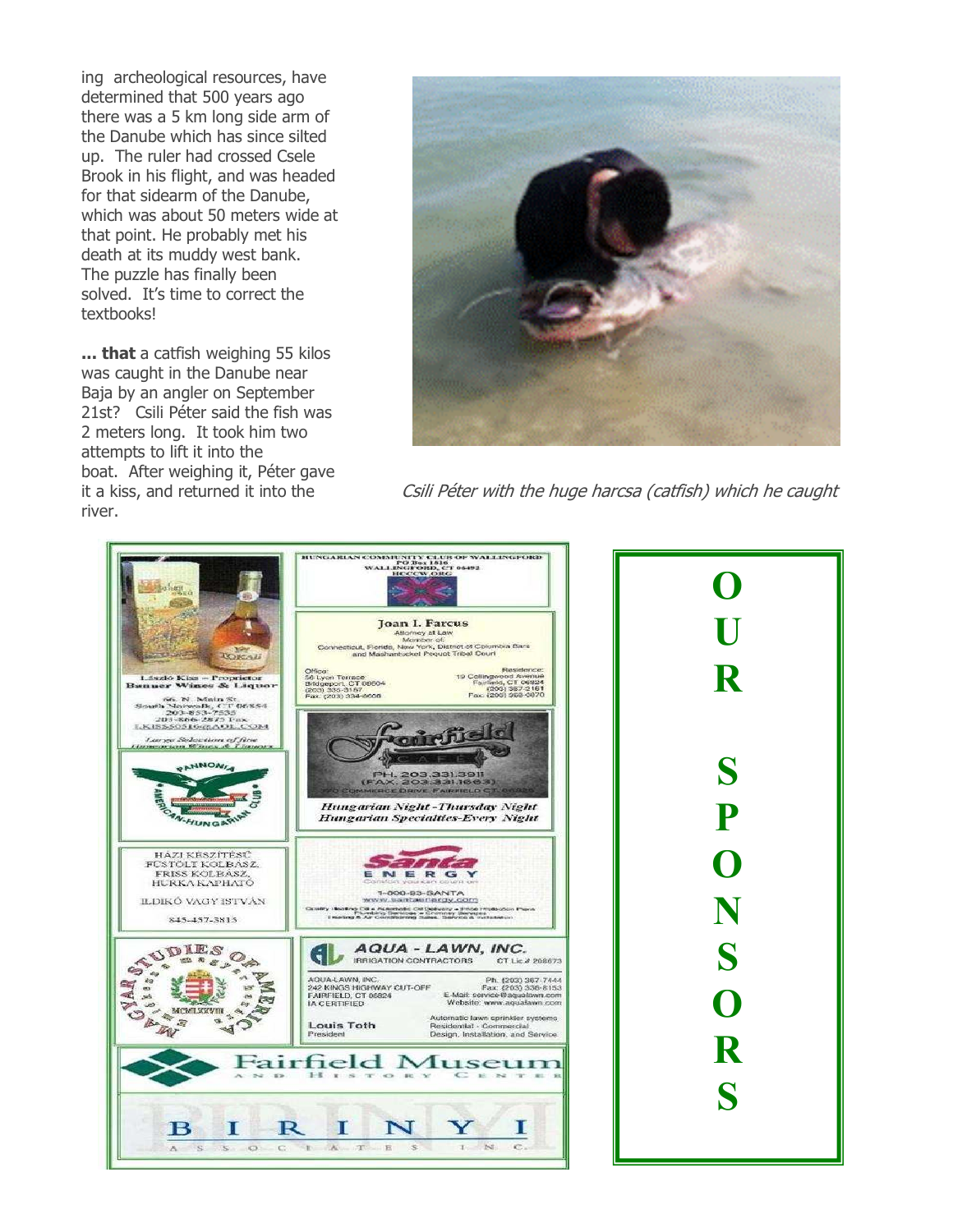## Folksong: A szegedi utca jaj de sáros

Before regulation of the Tisza River envisioned and begun by Széchenyi István, Szeged was frequently inundated, most notably in 1879, as mentioned in the above article. That will explain the reason for this folksong.

Folksongs provide many clues not only about the culture, but also about the language. While this one refers to the state of the streets in Szeged before the end of the 1800's, when the streets were finally paved (see "The Slippers of Szeged" in the October 2011 issue of Magyar News Online), it can also serve to point out some of the intricacies of the Hungarian language.

#### O How Muddy Are the Streets of Szeged

A szegedi utca jaj, de sáros Végig menni rajta nem tanácsos, Mert megfognak engemet, megkötik a kezemet a zsandárok sej-haj a zsandárok.

De én könyörögni nagyon jól tudok. Megkérem a híres zsandár urakat engedjék el a karom, a babámat akarom megölelni, sej-haj megcsókolni.

The street(s) of Szeged (Notice: singular for plural) (is) o, so muddy. (Notice:no verb!) Going along it is not advisable, because they will catch me, they will tie my hands, the gendarmes, hey-hey, the gendarmes.

But I know very well how to plead (beg). I will ask the famous sir gendarmes: let them release my arm(s), my sweetheart I want to embrace, hey-heey, to kiss.

Szeged is an ancient city already mentioned in the 2<sup>nd</sup> century AD. It is located in southeastern Hungary, and is the third largest Hungarian city. Known for its production of **paprika**, brought here in the 16<sup>th</sup> century. It straddles the Tisza River, near its confluence with the Maros River. In Turkish times, it was the property of the sultan, which meant it had certain privileges. (The making of slippers was taken over from the Turks at that time - szegedi papucs.)

Szeged was almost totally destroyed by the devastating flood of 1879. The people then vowed to build a church, which was completed only after WWI, in 1930. Called the *Fogadalmi templom* (Votive Church), it can accommodate 5,000 people. Its organ is the 3<sup>rd</sup> largest in Europe, and its tower clock the largest in Hungary.

The city was rebuilt in the Art Nouveau style, which gives it a coherent look. Nobel Prize winner Szent-Györgyi Albert did his research on Vitamin C here.

The first two lines ("A szegedi utca jaj, de sáros") illustrate the principle that in Hungarian, the various forms of the verb "to be" often can be skipped: here, for example, the verb "is" is understood.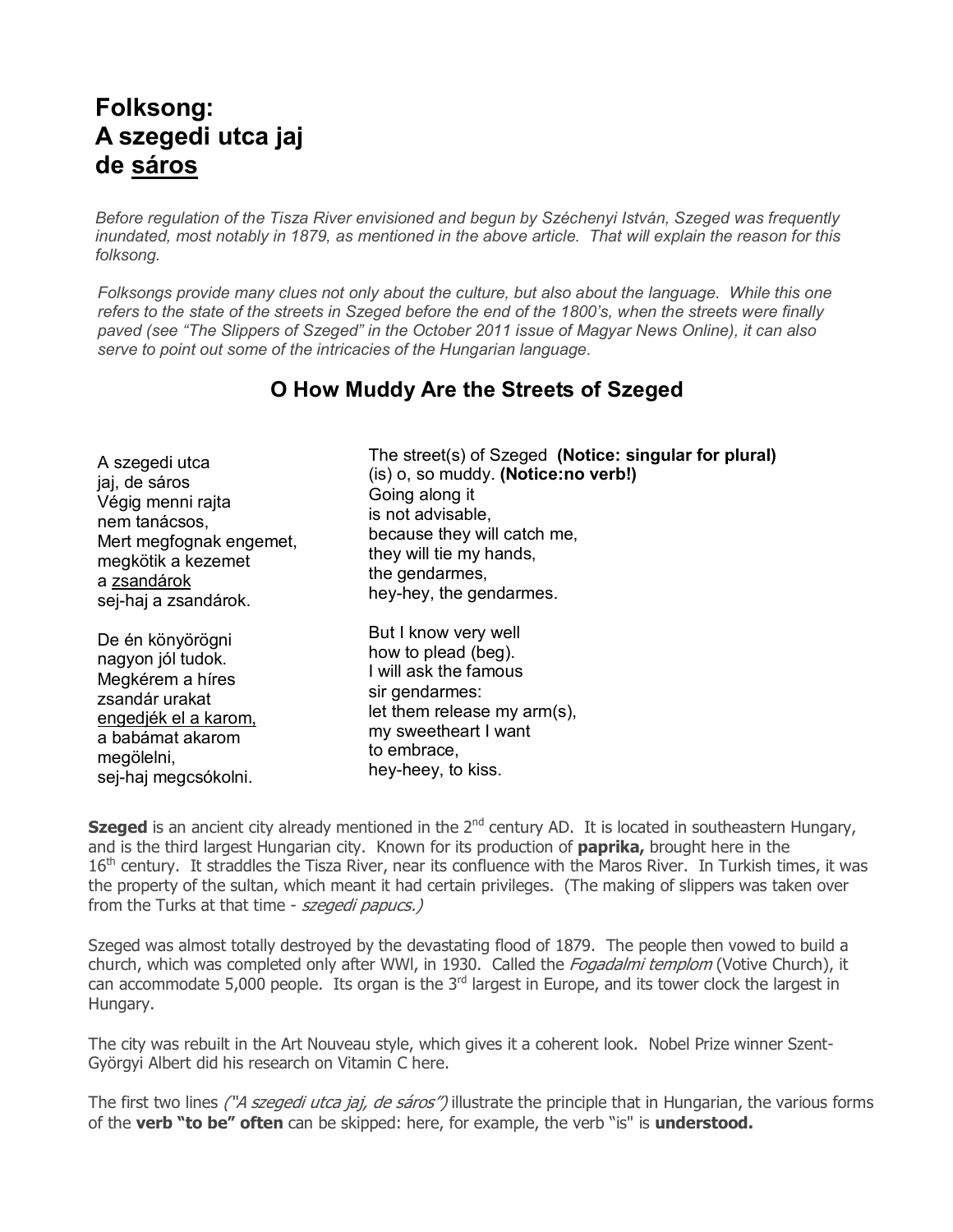Hol (van) a gyerek? Where (is) the child? To which one might answer: Ott. Over there. Similarly, prefixes can be used as an answer: Elment már? Has he/she gone (away) yet? To which one could reply: El. (Or: Elment. Or: Igen.) Kivitted a szemetet? Did you take out the garbage? (kivinni - take out) Answer: Ki. Beengeded a macskát? Will you let the cat in? (beengedni - let in) Answer: Be. (Present tense can also express future action). Megette az egészet? Did he/she eat it all? Answer: Meg. Túladtál rajta? Have you passed it on? Answer:Túl. **zsandár**- phonetic spelling of the French word "gendarme", which was taken over by the Austrians Engedjék el a karom - let them release my arm (singular) Parts of the body are usually referred to in the singular: a kezem - my hand(s) a lábam - my foot (feet) a fülem - my ear(s) a szemem - my eye(s) az ujjam - my finger(s) When we speak of one arm, or one leg, (which is half of two), we say: fél lábbal – lit. with half a foot -Fél lábbal már kinn volt. - He already had one foot outside. fél kézzel – lit.with half a hand – Megfogtam a macskát fél kézzel. – I caught the cat with one hand. fél füllel  $-$  lit.with half an ear Fél füllel hallottam  $. - I$  heard it with one ear. (I barely heard it. I wasn't paying attention.)

# Snapshots: A Small Portrait of the City of Szeged

Charles Bálintitt Jr.

Not many people know that the Hungarian Revolution of 1956 actually began in Szeged, where Hungarian students first stood in solidarity with the students of Poland who were demonstrating against the Polish Communist government. That is why we are presenting this item in this particular issue. But before messengers could announce the news in Budapest, a peaceful demonstration began in the capital as well. When the secret police fired on the crowd later on that day, the Revolution began.



Town Hall of Szeged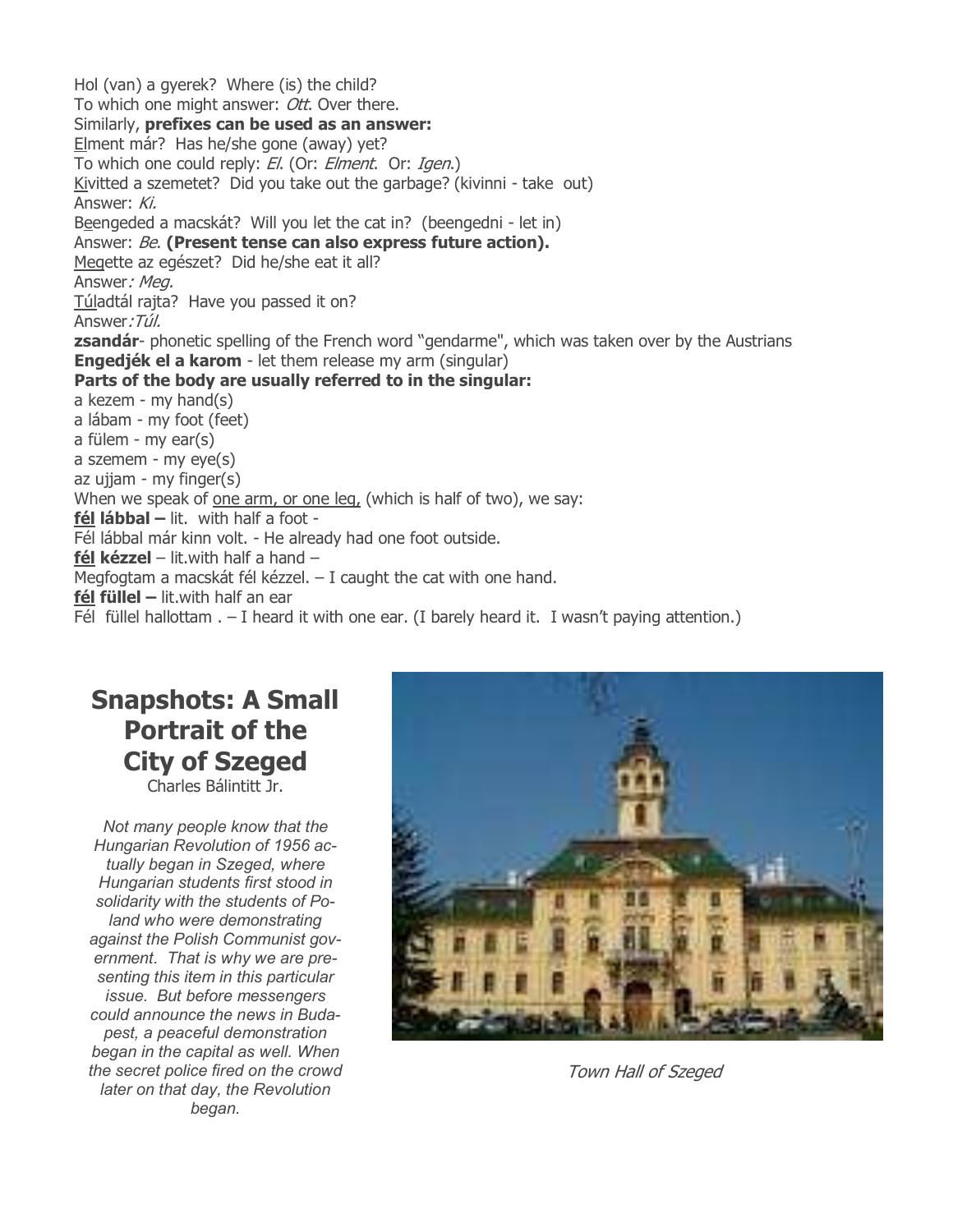

Captions:

Statue of Deák de Kehida Ferenc (1803 – 1876), who was a Hungarian statesman and the Minister of Justice of Hungary for just over ½ of the revolutionary year of 1848, beginning just 8 days after the outbreak on March 15<sup>th</sup>. He was also called the "Wise Man of the Nation" (A haza bölcse).